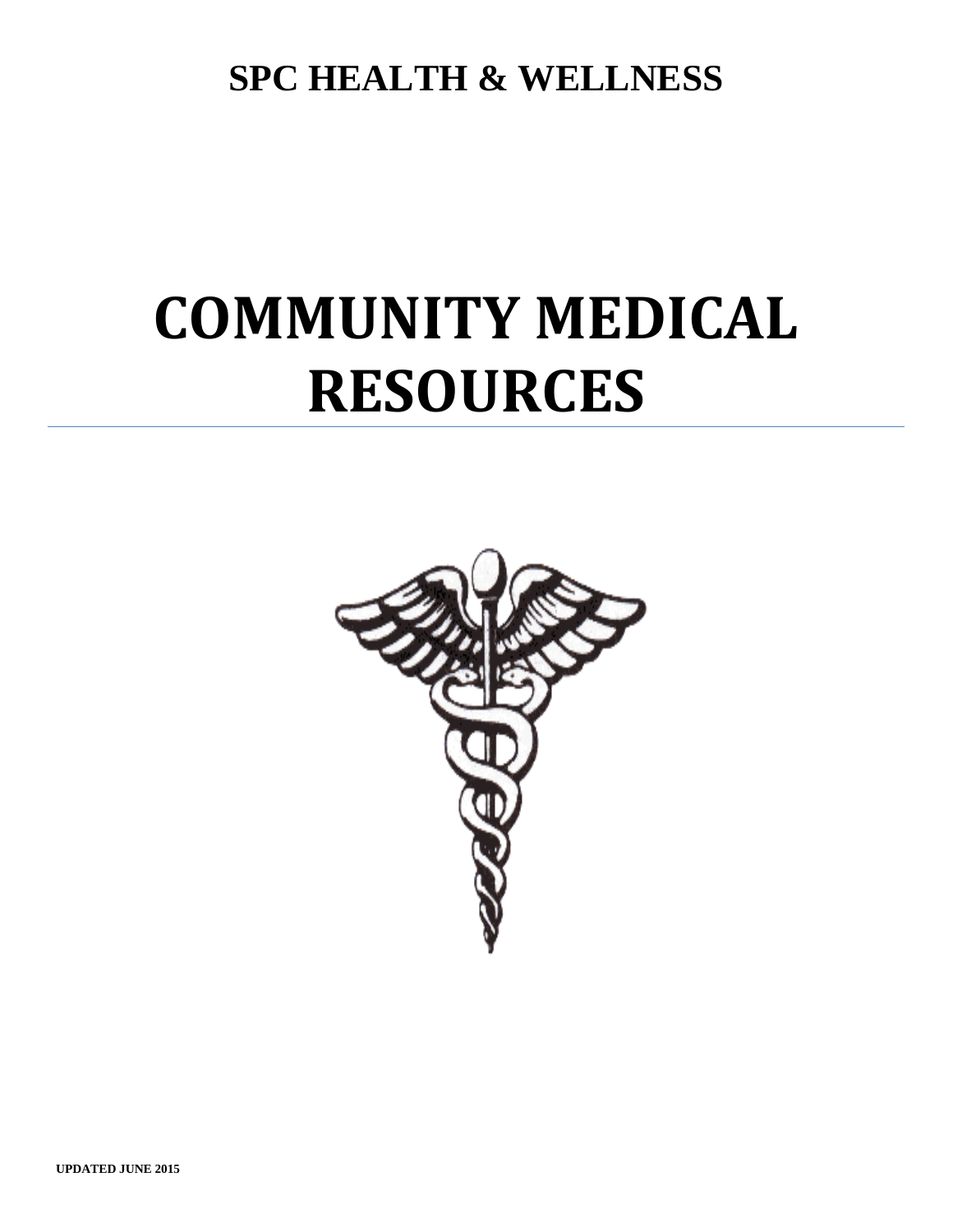| <b>Agency</b>                                                                                                                                                                                                                                                                                             | <b>Address</b>                                                             | <b>Phone</b>                            | <b>Website and Services</b>                                                                                                                                                                                                                                                |  |  |
|-----------------------------------------------------------------------------------------------------------------------------------------------------------------------------------------------------------------------------------------------------------------------------------------------------------|----------------------------------------------------------------------------|-----------------------------------------|----------------------------------------------------------------------------------------------------------------------------------------------------------------------------------------------------------------------------------------------------------------------------|--|--|
|                                                                                                                                                                                                                                                                                                           |                                                                            |                                         | <b>Provided</b>                                                                                                                                                                                                                                                            |  |  |
| <b>BLUE CARD</b><br>(UMC)                                                                                                                                                                                                                                                                                 | 3204 4th St.<br>Lubbock<br>(Service Cntr. next)<br>to "Blue Sky"<br>Rest.) | 806-775-<br>9014 or<br>800-383-<br>8039 | For Lubbock County low income individuals<br>who have applied and been denied for<br>Medicaid. Pays for doctor visits and hospital<br>stays with small co-pay. Also, this center<br>provides info. on Primary Health Care Program<br>(PHCP) UMC and PNS Clinic eligibility |  |  |
| <b>Catholic Family</b><br><b>Services</b>                                                                                                                                                                                                                                                                 | 102 Ave J Lubbock,<br>TX 79404                                             | 806-765-<br>8475                        | www.cfslubbock.org<br>Pharmacy service - Prescriptions paid with<br>proof of ID and current prescription                                                                                                                                                                   |  |  |
| <b>Community Health Center of Lubbock (CHCL) Various locations</b><br>www.chclubbock.org Services include: Children's Medical, Women's Health, Eye Care, Seniors, Mental<br>Health, Outreach, Medical Mobile, Physicals, Healthy Kids Club & Children and Adult Dental at some<br>locations - Noted below |                                                                            |                                         |                                                                                                                                                                                                                                                                            |  |  |
| <b>CHCL Downtown</b><br>(Medical)                                                                                                                                                                                                                                                                         | 1318 Broadway<br>Lubbock                                                   | 806-765-<br>2611 call<br>for appt.      | Reduced-sliding fee scale<br>Proof of income required<br><b>Accepts Medicaid</b>                                                                                                                                                                                           |  |  |
| <b>CHCL</b><br><b>Arnett Benson</b><br>(Med. & Dent.)                                                                                                                                                                                                                                                     | 3301 Clovis Rd.<br>Lubbock                                                 | 806-763-<br>5557 call<br>for appt.      | Reduced-sliding fee scale<br>Proof of income required<br><b>Accepts Medicaid</b>                                                                                                                                                                                           |  |  |
| <b>CHCL</b><br><b>Chatman Clinic</b><br>(Medical)                                                                                                                                                                                                                                                         | 2301 Cedar Ave.<br>Lubbock                                                 | 806-749-<br>2004 call<br>for appt.      | Reduced-sliding fee scale<br>Proof of income required<br><b>Accepts Medicaid</b>                                                                                                                                                                                           |  |  |
| <b>CHCL</b><br><b>Community Dental</b><br><b>Clinic</b><br>(Dental)                                                                                                                                                                                                                                       | 1826 Parkway Dr.<br>Suite 100<br>Lubbock                                   | 806-687-<br>6259 call<br>for appt.      | Reduced-sliding fee scale<br>Proof of income required<br><b>Accepts Medicaid</b>                                                                                                                                                                                           |  |  |
| <b>CHCL</b><br>West<br>(Med. & Dent.)                                                                                                                                                                                                                                                                     | 5424 19 <sup>th</sup> St. Suite<br>200                                     | 806-<br>722-4453                        | Reduced-sliding fee scale<br>Proof of income required<br><b>Accepts Medicaid</b>                                                                                                                                                                                           |  |  |
| <b>CHCL</b><br>Parkway<br>(Medical)                                                                                                                                                                                                                                                                       | <b>406 MLK</b><br>Lubbock                                                  | 806-767-<br>9744 call<br>for appt.      | Reduced-sliding fee scale<br>Proof of income required<br><b>Accepts Medicaid</b>                                                                                                                                                                                           |  |  |
| <b>CHCL</b><br>96 West<br>(Medical)                                                                                                                                                                                                                                                                       | 2401 B Fulton Ave.<br>Lubbock                                              | 806-776-<br>4943 call<br>for appt.      | Reduced-sliding fee scale<br>Proof of income required<br><b>Accepts Medicaid</b>                                                                                                                                                                                           |  |  |
| <b>CHCL</b><br><b>Mobile</b><br>(Med. & Dent.)                                                                                                                                                                                                                                                            |                                                                            | 806-765-<br>2611 call<br>for appt.      | Reduced-sliding fee scale<br>Proof of income required<br><b>Accepts Medicaid</b>                                                                                                                                                                                           |  |  |
| <b>Children's Advocacy</b><br><b>Center</b>                                                                                                                                                                                                                                                               | 720 Texas Ave<br>Lubbock, TX 79401                                         | 806-<br>740-0251                        | www.safeplace4kids.org<br>Serves child victims of physical and sexual<br>abuse. Serves non-offending s family members                                                                                                                                                      |  |  |

n en

÷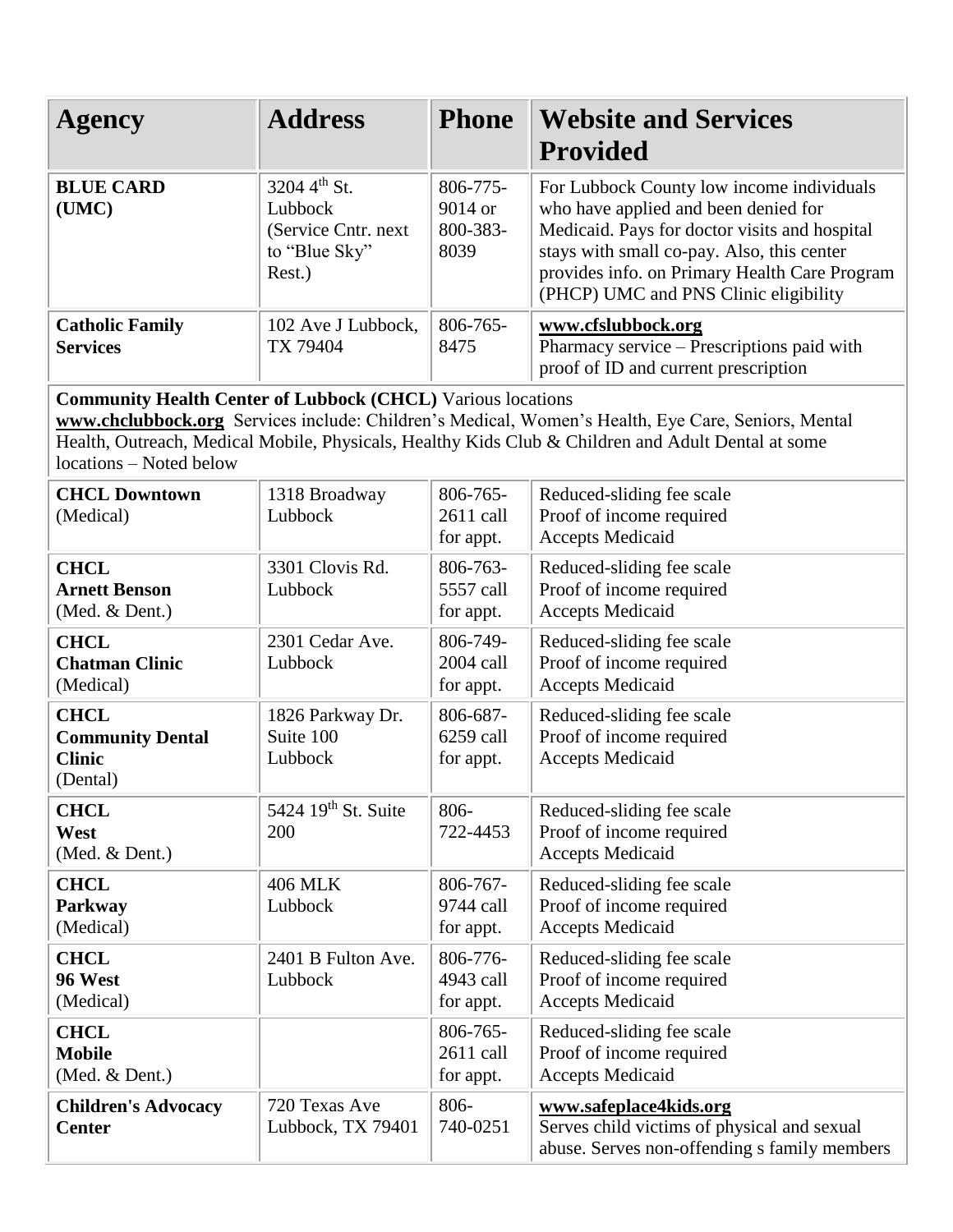**Children's Health Clinic** Two locations **[www.lubbockchildrenshealthclinic.org](http://www.lubbockchildrenshealthclinic.org/)** Immunizations, preventive healthcare, well exams, sick child exams, infant care, school physicals, sports, physicals, CHIP & THS exams, lab work, & pharmacy vouchers

| <b>Children's Health</b><br><b>Clinic (East)</b>                                                                                | 1801 E 14th<br>$(1301$ Redbud)<br>Lubbock  | 806-<br>749-3800 | Sliding fee scale according to income<br>Medicaid, CHIP, Private Insurance<br>No one turned away                                                                                                                                                                         |
|---------------------------------------------------------------------------------------------------------------------------------|--------------------------------------------|------------------|--------------------------------------------------------------------------------------------------------------------------------------------------------------------------------------------------------------------------------------------------------------------------|
| <b>Children's Health</b><br><b>Clinic (North)</b>                                                                               | 302 N. University<br>Lubbock, TX 79415     | 806-<br>749-3803 | Sliding fee scale according to income<br>Medicaid, CHIP, Private Insurance<br>No one turned away                                                                                                                                                                         |
| <b>Children's Health</b><br><b>Insurance Programs</b><br>(CHIP/Children's<br><b>Medicaid</b> )                                  | <b>DHHS</b><br>1716 Parkway Dr.<br>Lubbock | 806-<br>744-7632 | www.chipmedicaid.org<br>www.yourtexasbenefits.com<br>Children's health insurance for low income<br>parents<br>Apply online but get help at local office                                                                                                                  |
| <b>City of Lubbock Health</b><br>Dept.                                                                                          | 806 18th St.<br>Lubbock                    | 806-<br>775-2933 | http://healthdept.ci.lubbock.tx.us<br>Child immunizations, STD/HIV info.<br><b>TB</b> Testing<br>Accepts Medicaid, small fee for services                                                                                                                                |
| <b>Covenant Family</b><br><b>Dental Clinic</b>                                                                                  | 4122 $22^{nd}$ Pl. #D<br>Lubbock           | 806-<br>725-2222 | www.covenanthealth.org<br>Medicaid/CHIP accepted<br>\$20.00 Exams and \$20.00 subsequent visits                                                                                                                                                                          |
| <b>Covenant Medical</b><br><b>Center - ER Adult</b><br>(Over 16 years)                                                          | 3615 19th St<br>Lubbock                    | 806-<br>725-4288 | www.covenanthealth.org                                                                                                                                                                                                                                                   |
| <b>Covenant Medical</b><br><b>Center – ER Children</b><br>(Under 16 years)                                                      | 4015 22 <sup>nd</sup> Pl.<br>Lubbock       | 806-725-<br>0030 | www.covenanthealth.org                                                                                                                                                                                                                                                   |
| <b>Covenant Mobile</b><br><b>Dentistry</b>                                                                                      |                                            | 806-<br>725-2222 | www.covenanthealth.org                                                                                                                                                                                                                                                   |
| <b>Department of Assistive</b><br>and Rehabilitative<br><b>Services (DARS)</b>                                                  | 1 Briercroft Office<br>Park, Lubbock       | 806-<br>783-2960 | www.dars.state.tx<br>Services to address:<br>Autism<br>Blind & Visually Impaired<br>Deaf & Hard of Hearing<br><b>Disability Determination</b><br>Early Childhood Intervention<br>Rehabilitation<br><b>Service Animals</b><br>*Educational benefits to qualified students |
| <b>ECI-DEBT-</b><br><b>Early Childhood</b><br><b>Intervention</b><br>Developmental<br><b>Education Birth to</b><br><b>Three</b> | <b>LISD</b><br>1628 19th St<br>Lubbock     | 806-<br>219-0000 | www.lubbockisd.org<br>A program of services designed for the early<br>identification and intervention of children at<br>risk for or exhibiting delays in development.                                                                                                    |
|                                                                                                                                 |                                            |                  |                                                                                                                                                                                                                                                                          |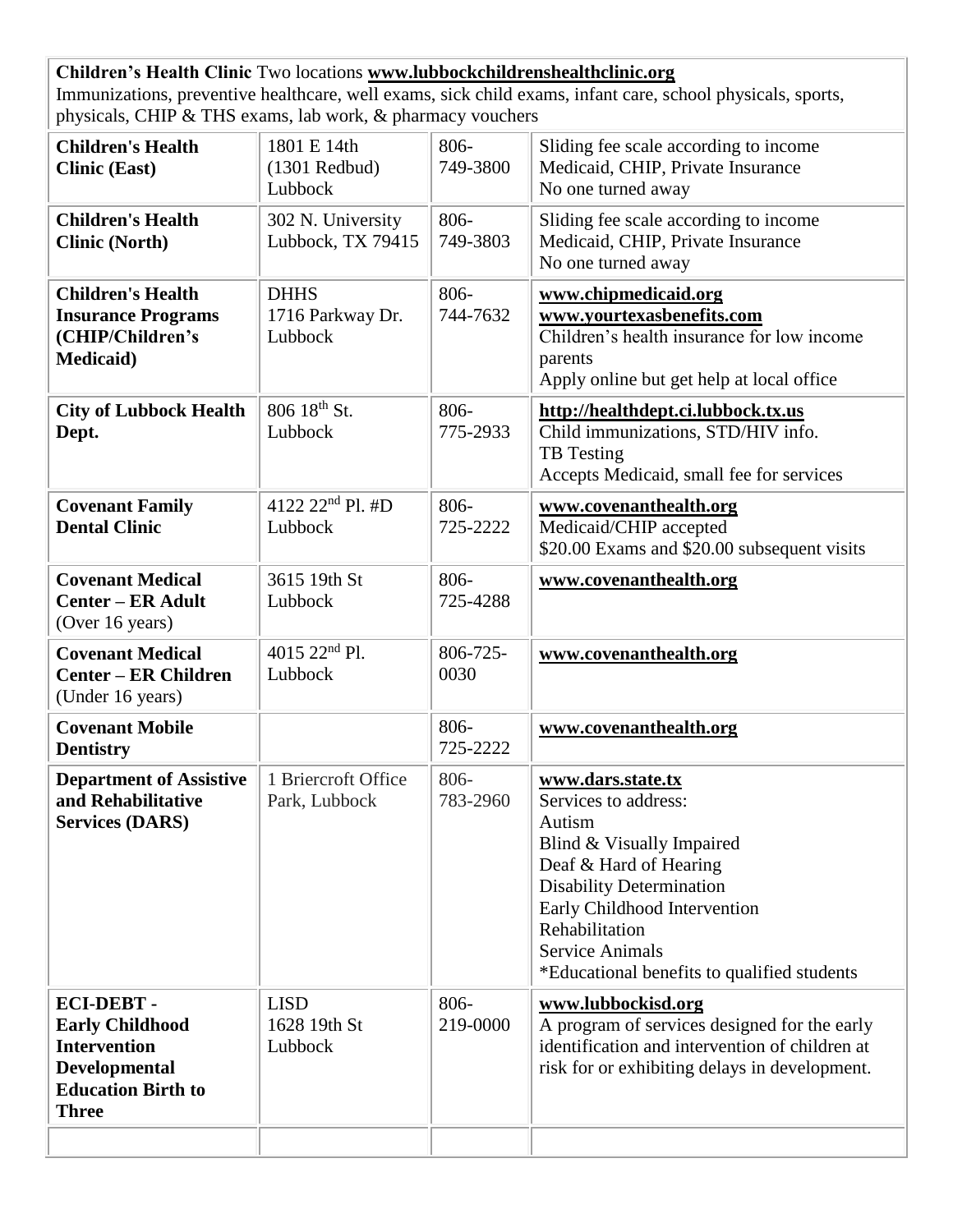| <b>Heartline</b><br><b>Women's Clinic</b>                                     | 3021 34th St.<br>Lubbock                  | 806-<br>788-0500    | www.heartlinelubbock.com<br>$*$ FREE $*$<br>Urine pregnancy testing, pregnancy<br>confirmation through limited ultrasound,<br>information on pregnancy, abortion, and<br>adoption, assistance on obtaining prenatal care,<br>referrals, parenting training, pre-abortion<br>information, post-abortion support group, life<br>skills program, single and pregnant support<br>group |
|-------------------------------------------------------------------------------|-------------------------------------------|---------------------|------------------------------------------------------------------------------------------------------------------------------------------------------------------------------------------------------------------------------------------------------------------------------------------------------------------------------------------------------------------------------------|
| <b>Health for Friends</b><br><b>Clinic</b>                                    | 1318 Broadway<br>Ave.<br>Lubbock          | 806-<br>741-0459    | www.upbring.org<br>Free nurse screening, diabetes education, diet<br>education consultation and referral                                                                                                                                                                                                                                                                           |
| <b>Larry Combest</b><br><b>Community Health and</b><br><b>Wellness Center</b> | 301 40th St<br>Lubbock                    | 806-<br>743-9355    | http://www.ttuhsc.edu/son/combest/<br>Reduced-sliding fee scale, proof of income<br>required,<br>accepts Medicaid, payment arrangements<br>accepted<br>Walk-ins welcome<br>Nurse-family partnership, Storks Nest, diabetes<br>ed., illness care, physicals, med. trans. services,<br>prescription assistance, & nurse midwife                                                      |
| <b>Neighborhood House</b>                                                     | 1212 13 <sup>th</sup> Suite102<br>Lubbock | 806-<br>741-0459    | www.upbring.org<br>Prescription assistance up to \$20.00                                                                                                                                                                                                                                                                                                                           |
| <b>OBAMACARE</b><br>(Affordable Care Act)                                     |                                           |                     | www.healthcare.gov<br>"MARKETPLACE" - Shop for health<br>insurance<br>Apply online only                                                                                                                                                                                                                                                                                            |
| Parkridge                                                                     | 5203 79th St.<br>Suite A<br>Lubbock       | 806-<br>794-8555    | $*$ FREE $*$<br>www.parkridge.org<br>Pregnancy testing, ultrasound services,<br>pregnancy options, STD testing, support<br>services                                                                                                                                                                                                                                                |
| <b>Premier Health Care</b><br>East                                            | 1904 50th St<br>Lubbock                   | 806-<br>368-6757    | www.premierhealthcarecenter.com<br>Family practice, urgent care, walk-ins welcome<br>Accepts Medicaid and other private insurance<br>Cash discount                                                                                                                                                                                                                                 |
| <b>South Plains Rural</b><br><b>Health Services</b><br>(SPRHS)                | 1000 FM 300 #A<br>Levelland               | $806 -$<br>894-7842 | http://www.sprhs.org/<br>Medical, dental, optometry, behavioral health<br><b>Accepts Medicaid</b><br>Sliding fee scale with proof of income                                                                                                                                                                                                                                        |
| <b>Storks Nest</b>                                                            | #4 Briercroft Office<br>Park<br>Lubbock   | $806 -$<br>762-6730 | http://www.ttuhsc.edu/son/combest<br>List of affordable prenatal care providers<br>Contact information for Medicaid and WIC<br>Information and referrals<br>Prenatal classes offered<br>Pregnancy tests                                                                                                                                                                            |
|                                                                               |                                           |                     |                                                                                                                                                                                                                                                                                                                                                                                    |